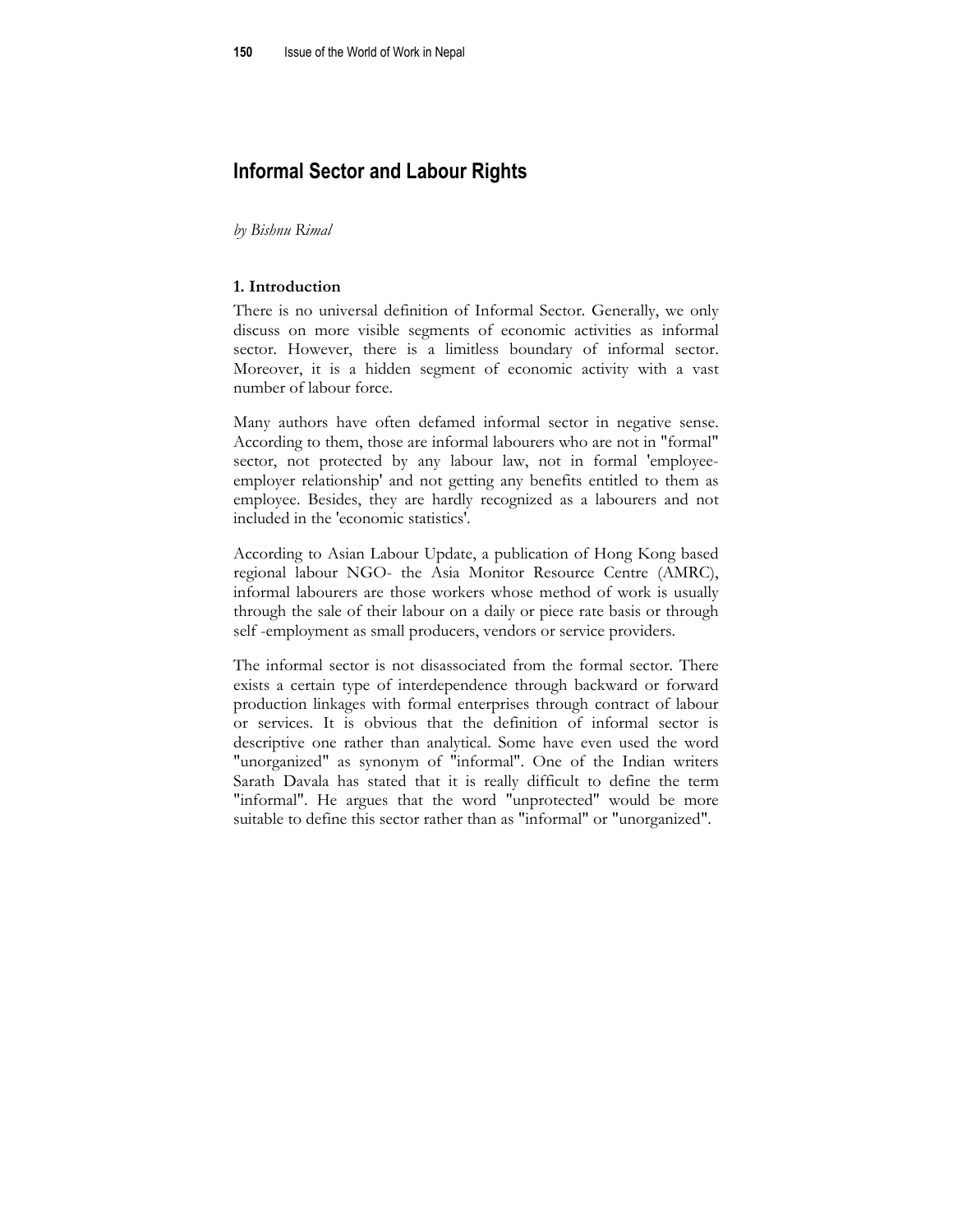An Indian organization SEWA (Self Employed Women's Association) defines the word "informal" in its report of the National Commission on Self -employed Women and informal sector based on the nature of the work they perform. Who are the women labourers in the informal sector? The report includes:

- those doing manual work like agriculture, construction work and other sectors.
- home based producers including artisans and piece rate work
- those engaged in processing of traditional and non-traditional areas
- service providers like garbage pickers and domestic helpers
- petty vendors and hawkers
- all other poor labouring women in the unprotected sector.

An International Labour Organisation (ILO) report has mentioned that "low cost, easy entry and exit. labour intensive with low technical input, small scale and its unorganised nature" are the characteristics of the informal sector.

The Labour Law- 1990 has mentioned informal labourers as those who are working in any establishment in less than Tell person in number with the word "out of enterprise". Likewise, the Trade Union Act- 1992 has mentioned the Trade Union Association registered under its article 4(2) as an association of workers working "out of enterprises". Though, our Labour Act has not used word informal, but in our reality, it indicates those establishments which employ less than ten people as informal sector. It would be fair if we explained those poor who are out of planned economy as the labour force of informal sector. Though it is sometimes defined as "individual economy", "unstructured", "unenumerated", "low -income segments" etc., experts describes it is not an 'individual' but a collection of economic activities.

## **2. Informal Sector in Nepal**

As in other developed and developing world, Nepal's informal sector also has been divided into two major parts. They are: Rural Informal Sector and the Urban Informal Sector.

According to a report- 'The Rural Informal Sector in Asia: Policies and Strategies', published by International Labour Office, Geneva, the term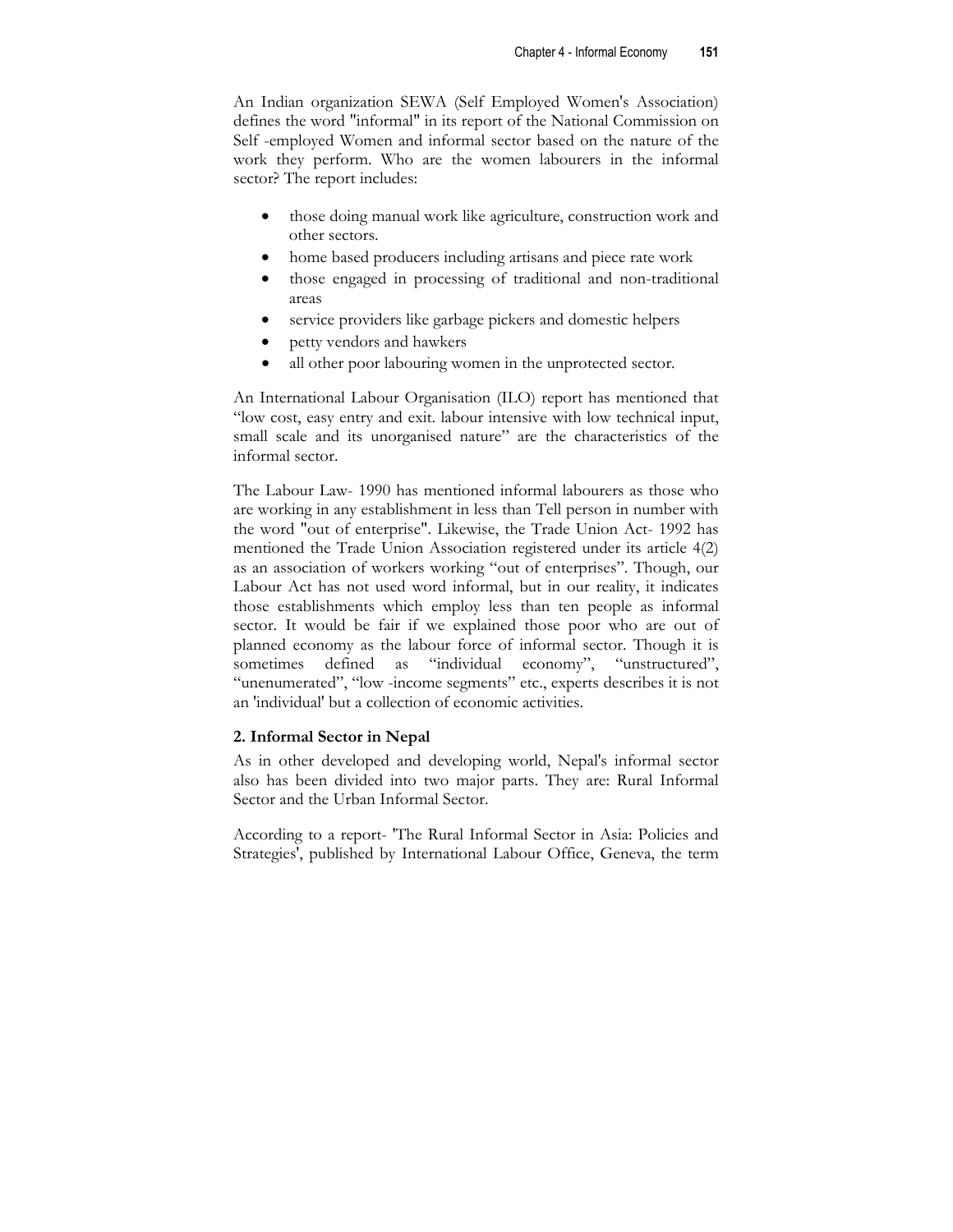"rural" is defied to include all places with population under 50,000 where agriculture is the dominant activity accounting for bulk of the income and employment. Such rural informal sector includes both the agricultural and non- agricultural segments.

Among the Nepal's informal sector, agriculture is the single largest sector. In agriculture, there are three main divisions. The worker who works on yearly wage or cultivates a small piece of land as a tenant or somehow self-employed agricultural worker comes under the first category. Mainly wage labourers in agriculture, who perform their work in daily wage or monthly or yearly basis fall within second category. The word Hali (those who plough the land), Gothala (the cattle herders) and Khetala (daily wage labourers) denote such workers in this connection. The forced labour and the bonded agricultural labourers are in the third category of agri-informal workers. The Kamaiyas of western Nepal are the living example in this regard.

According to the Concept-paper of the Ninth Plan, Nepal's underemployment rate is 40 per cent of the total labour force (estimated 8.779 Million by the end of Eight Plan). Major portion of this vast under employed labour force has been absorbed by the rural agricultural sector. They are extremely poor.

Nepal: An Employment strategy, the report prepared by UN ACC Task Force for ILO has mentioned that 92 per cent of total labour force is in rural area. And it is obvious that the largest percentage of this number is informal. Out of this number, about 81 per cent is active only in agriculture. Besides peasant and the non-wage agricultural worker, there are two categories of agricultural wage labourers.

First covers those wage- labourer whose means of survival is only his wage; whereas second category covers those whose means of livelihood is the wage and their self employment. It is estimated that there are 20 Million wage labourers in Nepalese agricultural sector, where 500,000 families are landless. These families cover 1 million workers. Of the total labour force 8.779 millions, only 7-10 per cent are in formal segments. Thus, it indicates that the remaining number of total labour force is in informal sector.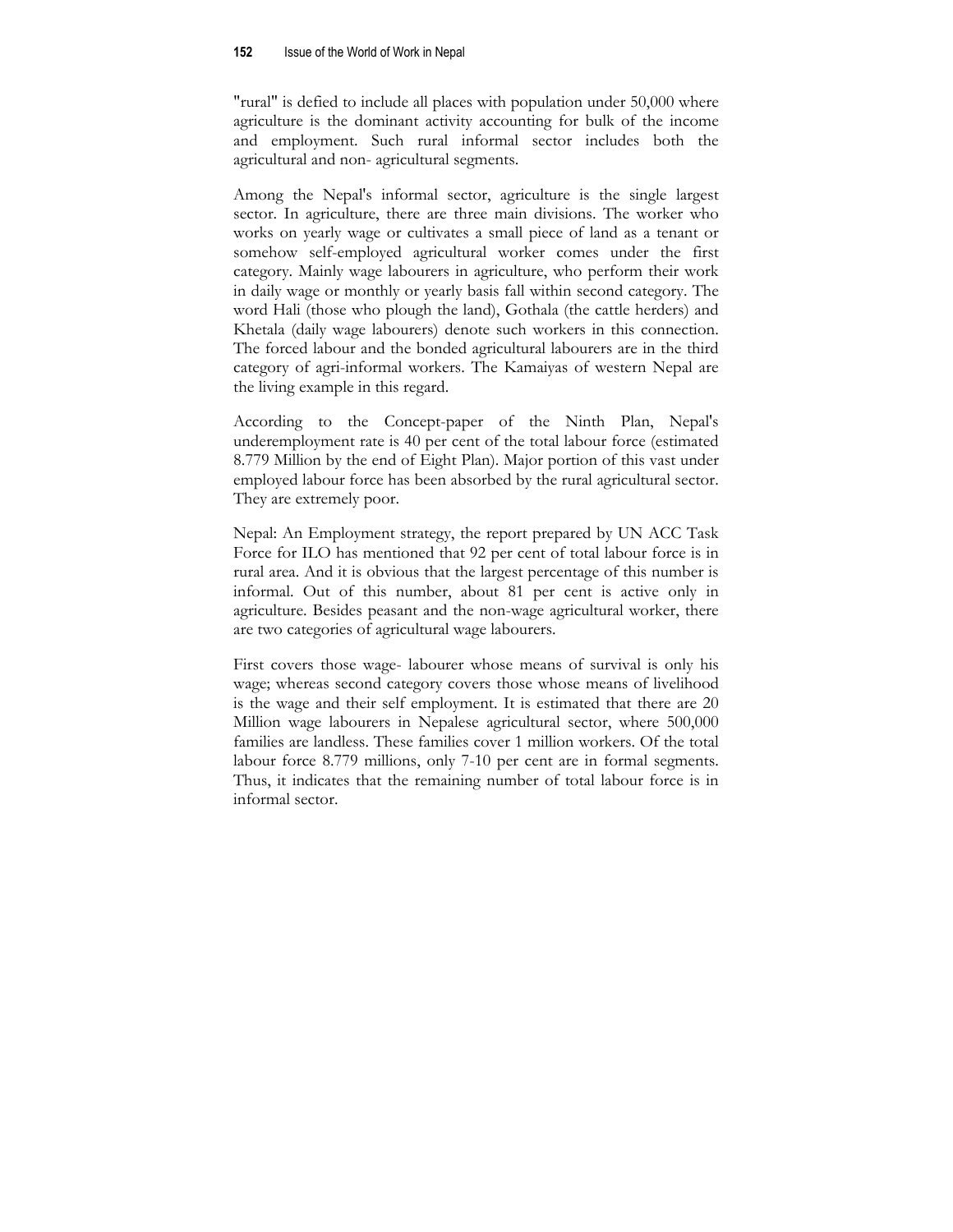| Type     | <b>Jo.</b> of farm<br>Household | only<br>Household using<br>family members | $rac{M_N}{N}$<br>Household using<br>labour<br>wage<br>daily | Household using only<br>$d$ aily<br>and<br>wage labour<br>permanent | only<br>permanent labour<br>using<br>Household | $4 + 5$ | permanent labour<br>Average No. of |
|----------|---------------------------------|-------------------------------------------|-------------------------------------------------------------|---------------------------------------------------------------------|------------------------------------------------|---------|------------------------------------|
| Mountain | 260,712                         | 70.0                                      | 27.9                                                        | 1.1                                                                 | 1.1                                            | 2.2     | 1.9                                |
| Hills    | 1,357,720                       | 69.5                                      | 27.7                                                        | 1.8                                                                 | 1.0                                            | 2.8     | 2.2                                |
| Terai    | 1,117,818                       | 56.9                                      | 34.1                                                        | 7.0                                                                 | 2.1                                            | 9.1     | 2.1                                |
| Nepal    | 2,736,050                       | 64.4                                      | 30.3                                                        | 3.9                                                                 | 1.4                                            | 5.3     | 2.1                                |

**Table 1:** No. of household using family members and using wage labour (in percentage)

Non-agricultural rural informal sector includes various establishment of traditional and non-traditional cottage industries. As stated in FNCCI's publication - Nepal and the World, A Statistical Profile 1997, the traditional cottage industries in Nepal are: hand loom, pedal loom, semiautomatic loom, wrapping, dyeing, printing, sewing, knitting, local carpet, woollen carpet, pasmina, woollen garment, carpentry, wooden handicraft, bamboo and cane goods, materials made from natural fibers, hand made paper, gold, silver, brass, copper work and ornaments, image making, precious and semi-precious stones, honey, big cardamom processing, pottery, leather cutting, drying and village tanning and leather works, jute, babio choya and goods from cotton thread, leather goods, artistic goods from bones and horns, stone carving. stone studded metal goods, painting, pauwa, batik, materials made from hand made paper, incense, dolls, toys and stone studded metal filigree commodities.

Because of the underemployment situation, agricultural workers normally work also in non-agricultural sectors. According to the statistics of National Sample Census of Agriculture- 1991/92, of the total labour force engaged in agriculture, 17 per cent work in non agricultural sectors for some time.

Due to the Nepal's own specific condition, the urban informal sector is not so large. The urban informal sector includes mainly non-agricultural activities. Major portion of the labour force in this sector is active as "self-employed "workers.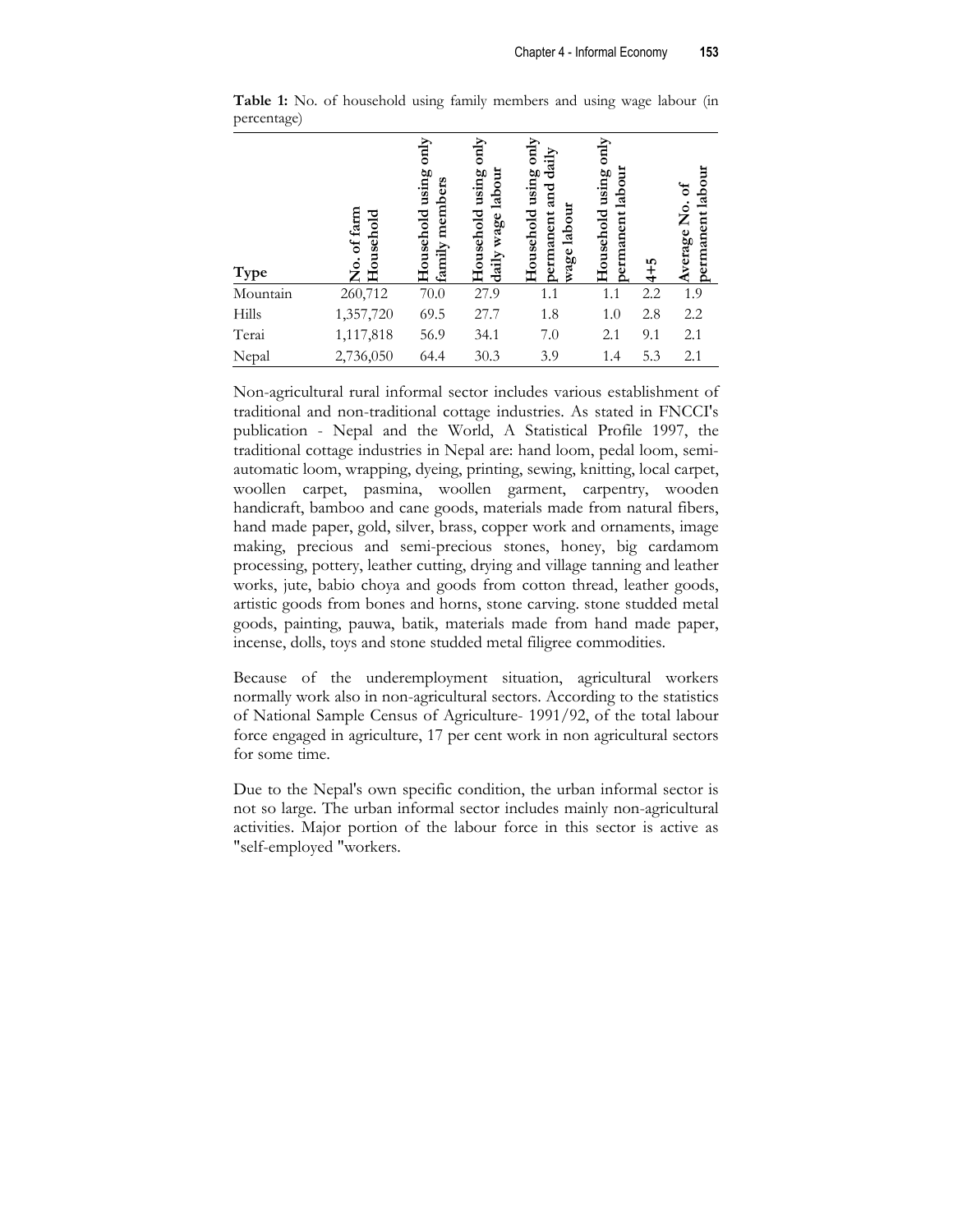In summary, based on the nature of work, rural and urban informal sector in Nepal can be classified as follows:

## **1. Agriculture**

semi-peasant, rural poor, hali, gothala, khetala, Kamaiya

#### **2. Sideline agriculture**

animal husbandry, poultry farming, horticulture and other cash crops, Dairy, Bee Keeping, Sen culture, fishery

## **3. Trades**

small retail shop, food stall, street vendors, khoka shops, vegetable and fruit sellers

## **4. Service**

electric and electronics repairs, cycle, motor-bike and auto mobile mechanics, barbers, beauty parlour, professionals, garbage cleaners, hawkers, boot polish professionals, domestic helpers and mid-wives, bottle collectors and rag pickers

## **5. Construction**

Small scale builders, masons, joiners, brick layers, carpenters, plumbers, house painters, electricians and electrical repairers, road, irrigation and building construction workers, tailors, stone quarry labourers, brick kiln workers

## **6. Transportation**

Taxi, bus/mini-bus, truck and load carrier, thela-cart, riksaw-tanga, tractor, loaders

It is to be noted that construction is second largest sector which has been scattered both in rural and urban informal sector.

Nepali informal sector is often considered as a female dominated sector, which absorbs a big number of women workers. Statistics indicates that out of total female labour force, 94 per cent are active in rural areas and 91 per cent are engaged only in agriculture, where as only 4 per cent of the female labour force is in formal sector.

Nepal has severe problem of underemployment rather than unemployment. Of the total population, 35 per cent are getting jobs for only 7 months. In a statistics estimated by the Ninth Plan, out of total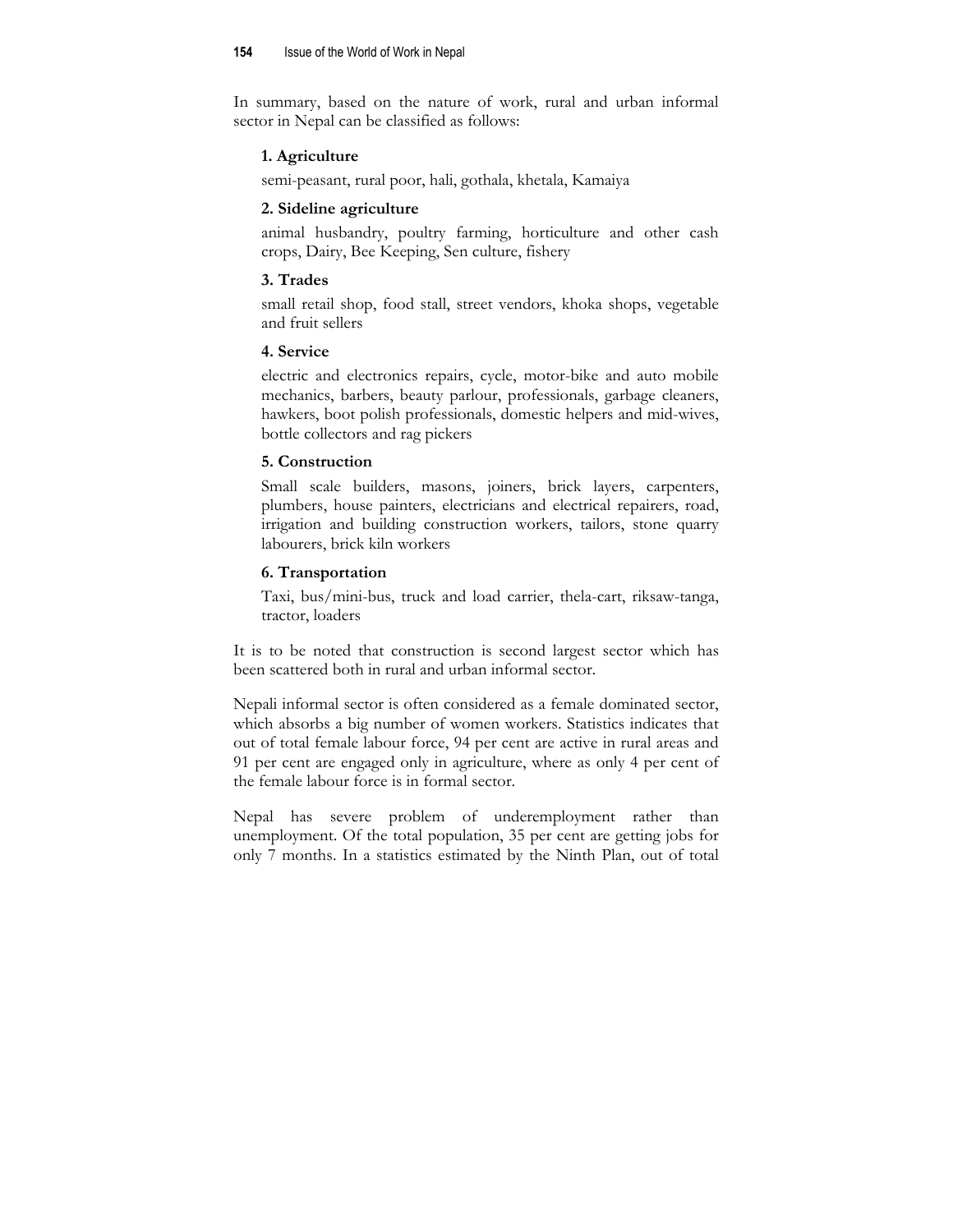labour force of Nepal, just 46 per cent are in full employment condition. According to that estimate, 14 per cent are totally unemployed and 40 per cent are under-employed. As an instance, if a construction labourer gets job for 2 months, has to wait about one month in the mean time. In this way, it is the informal sector which is badly affected by underemployment condition.

## **3. Problems and Challenges**

As stated above, informal labour is an unprotected labour. Poverty and underemployment have compelled them to work in whatever terms and condition. Government statistics indicates that 45 per cent of total population in Nepal are below poverty line. Informal sources estimate that the per cent would be up to 60.

Illiteracy and the ignorance is another big problem in this sector. There is a 'harmonious relationship' between our society dominated by the social conservatism and the unaware informal sector's labour force. This is a hindrance in our progress.

Informal labour has been scattered here and there. Because of its scatter nature, it is extremely difficult to organize them. Moreover, after the implementation of liberalization policy, the terms and conditions of contract labour system has further scattered them. 'Contractual arrangement of work often recruits labour through the individual contact rather than by public vacancy announcement. It does not follow any legal formality. Even the employer denies to offer appointment letter. The numbers of employer has registered no where in informal sector and the employees perform their job just in an informal understanding. Due to lack of legal proof during the time of labour disputes, workers are often sidelined and kicked out of the job in an inhumane manner. Thus, 'job security' is an unimaginable notion to them. On the one hand, employers always escape safely by using legal loop-holes, and on the other, because of weak legal basis workers themselves do not expect any legal treatment. Further, the employers and the contractors have been employing workers from their own native places or some of the workers have found such jobs by source-force from their respected honourable. Because of such psychological factor workers hesitate to complain against exploitation of cunning employers.

Trade unions also are facing difficulties by such informal employment relationship. According to Trade Union Act 1991, a worker cannot be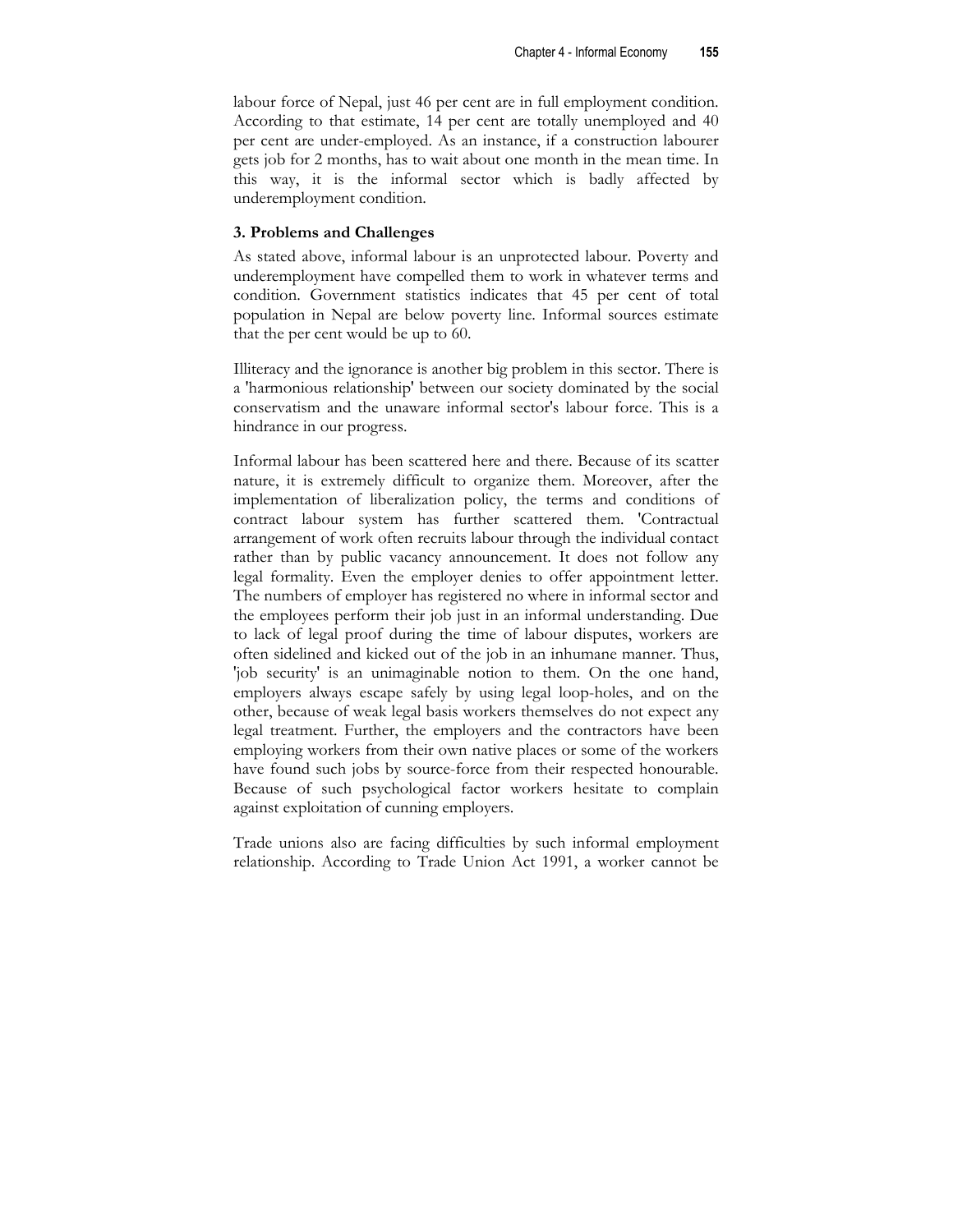eligible for trade union membership unless he/she is identified as employee of any employer. This has made somehow helpless to the trade union in informal world, since it is too complicated for their identification.

There is contrast between problems of formal and informal sectors. Thus, the experience is not sufficient gained by unions in formal sector. Normally, the grievances of informal sector is hardly solved by dealing with a single employer. We have encountered so many incidents that the workers have frequently changed their employers for more benefits. And, the principal employers have changed different contractors to escape from the legal formalities. Nepal's labour sector has witnessed various incident when legal provisions were misused even by the formal sector.

Labour migration and heavy influx of foreign migrant labour is another big problem of formal sector. An open border with India and privilege to Indian citizens to get any type of work has displaced remarkable number of Nepali labour. Access of Indian Migrant from Terai to High mountain as street vendor to the skilled labour indicates the magnitude of its seriousness.

In addition to this, there are crucial challenges in Nepali labour market. The annual labour force growth rate is estimated as 2.7 per cent. It was 3.5 per cent at 1971-81 and 3 per cent at 1981-91. If we analyse this trend, labour force growth rate has been declining but still high. Ninth Plan targets to create 5.267 millions new job and a perspective plan fit to it. It is believed that the labour force increased every year by 2.7 per cent will be absorbed accordingly and unemployment will be dropped out by 3.1 per cent. By the end of Ninth Plan (2002), a total 8.562 millions people will get employment and unemployment ratio will be dropped by 9.08 per cent. But in our context, underemployment is dangerous challenge rather than open unemployment. Ninth Plan even has yet set new target in what way underemployment would be reduced?

On the other hand, concerned sector is somehow in skepticism by the experience of Eighth Plan, its targets and the result.

#### **4. What is to be done?**

Informal sector is not an isolated sector; it has interdependence with the formal sector. That's why, it is not only surviving, but also increasing day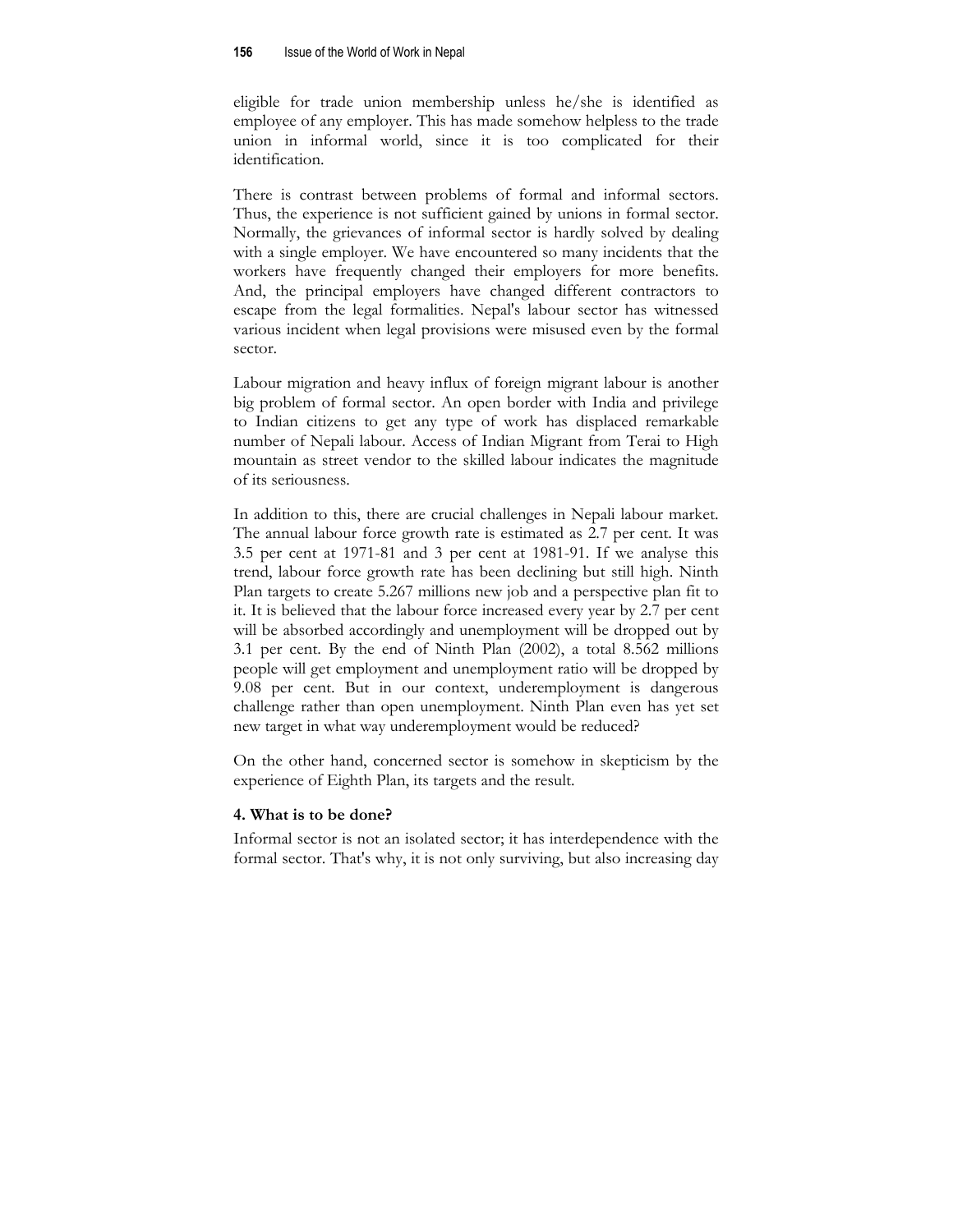by day. The word 'informal' has already demanded that we should change it into 'formal 'form.

For this, the state should take an initiation first. Country like Nepal, where more than 90 per cent labour force is in informal sector, institutional development of labour force cannot expect with out bringing it into formal boundary. That's why, there should be appropriate legal provision to cover all informal sector.

With the Globalization, the process of informalisation of work has been taken place very rapidly. Keeping it in the view, the WO has initiated few steps already. Among the initiations introduction of Home Work Convention 1996 is a bold step in this regard. Similarly it has introduced Contract Labour Convention, first discussion during its 85th session this year.

Based on this background, we should amend our existing labour laws to protect poor informal labourers. There should be sufficient ground for recognition of Craft Unionism. To challenge hidden condition of labour force in informal sector, there should be proper provisions to cover selfemployed workers inside trade union movement.

Agricultural sector, which covers 81 per cent of total labour force has been still ignored to increase productivity of agriculture, right to organize and collectively bargain for agricultural worker should be guaranteed. Besides, land reform should be the major agenda in our policy. We should seek negative lesson by previous reform activities in this regard.

It will be incomplete if we do not address forced and bonded labour system in the agriculture. With the agenda like commercialization of agriculture, we should relate elimination of all form of unfair labour practices including Kamaiya System.

Numbers of Female is increasing day by day in the agriculture. Keeping it in our mind, a comprehensive perspective package should be prepared to empower women economically with appropriate program and technology.

Employment should be the first economic objective for Nepal. Expert opinion is that, an employment target should not be less than 3 per cent to meet such objectives. To generate employment and to attract direct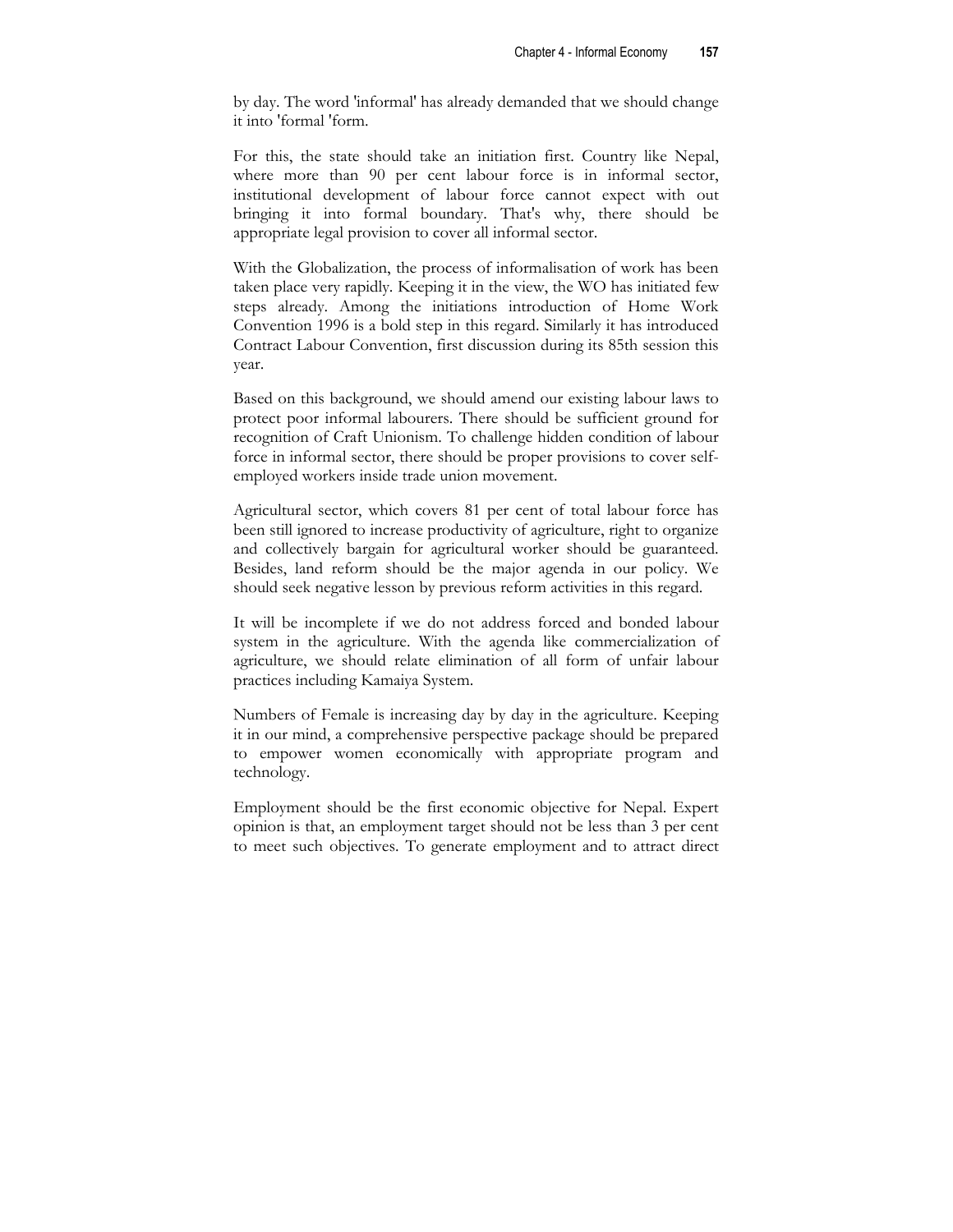foreign investment, an additional and interlinked policies should be pursued.

Open border with India should be regularized to protect Nepali labour displacement by the heavy flow of Indian Migrant labour. Nation should be saved by brain drain and skill drain.

Informal sector can be protected by proper package of social security. Till now, we do not have such scheme. Thus, we should urgently take steps towards this direction.

| 8.779 Millions |
|----------------|
| 46%            |
| $14\%$         |
| 40%            |
| 5.267 Millions |
| 9.425 Millions |
| 8.562 Millions |
|                |

**Table 2:** Ninth Plan, its target and estimates

| Table 3: Eight Plan, its target and estimates |  |  |  |
|-----------------------------------------------|--|--|--|
|-----------------------------------------------|--|--|--|

| 7.542 Millions   |
|------------------|
| 6.927 Millions   |
| 1.449 Millions   |
| $0.861$ Millions |
| $0.181$ Millions |
| $0.002$ Millions |
| $0.035$ Millions |
| $0.068$ Millions |
| $0.069$ Millions |
| $0.010$ Millions |
| 0.223 Millions   |
| $0.628$ Millions |
|                  |

These days, working condition of informal labour has been deteriorating rapidly. The condition is further worst in terai region. Planners say, the choice for Nepal is "Now or Never". It cannot be denied that it will create new challenges if Nation would go on 'low-wage strategy' based